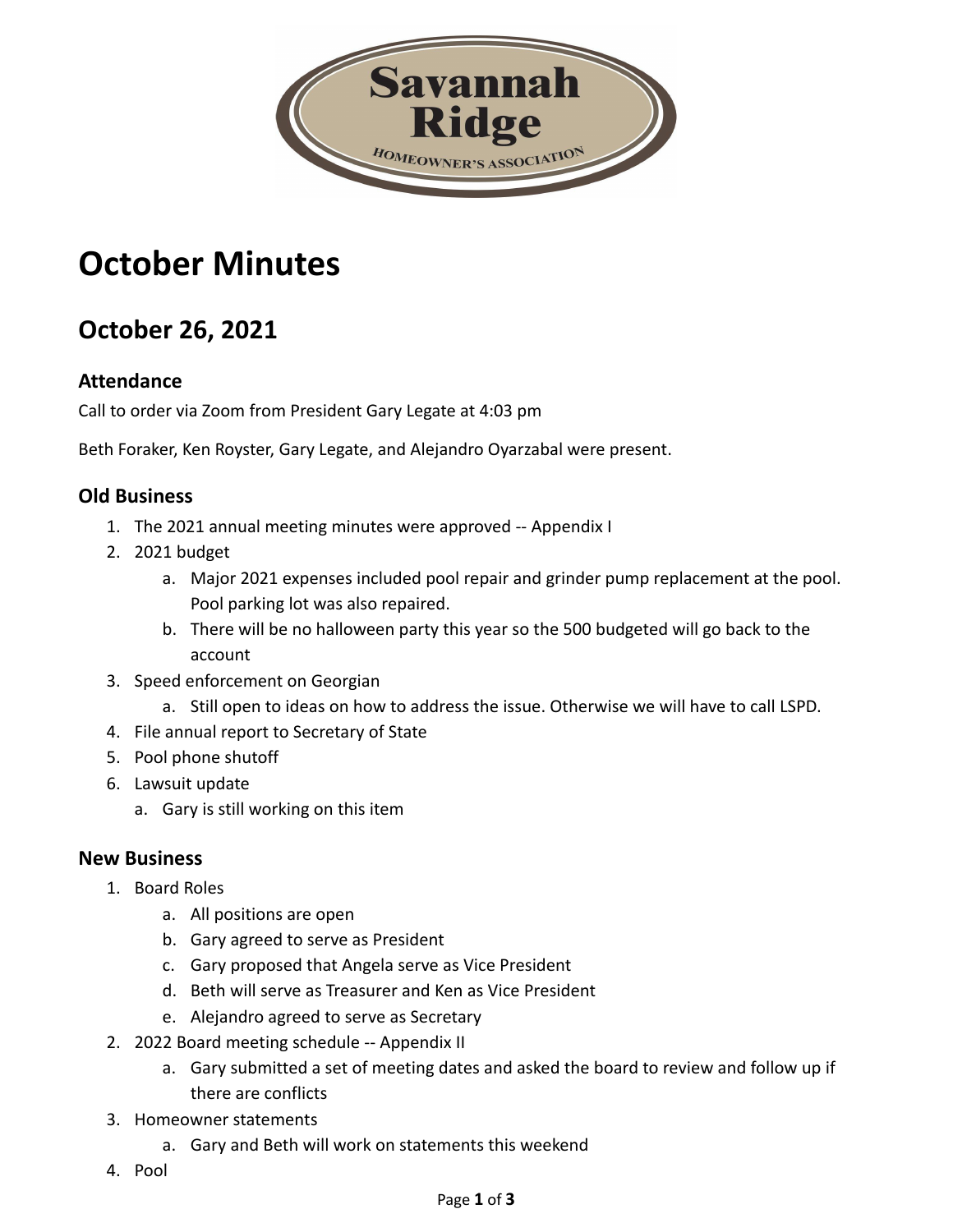- a. Per Jackson County Health Department (not city of Lees Summit) we need a phone line to the pool. Although Comcast does offer internet and phone to the pool, they were unable to confirm whether the service was available until after the 2022 budget was completed.
- b. If we can get internet at the pool via Chater, we should offer internet to members at the pool
- c. We need to explore options alternatives to the card entry mechanism, which is currently phone line dependent.
- d. Gary reported that we should anticipate the following expense:
	- i. Update pool lock system (6-8k)
	- ii. Replace some of the chairs at the pool
	- iii. Replacing two additional pumps (1500 each). One was replaced this last year.
	- iv. New pool cover
	- v. Consider wifi and security cameras for the pool area (pending internet access)
- 5. Common Grounds
	- a. In 2021 we paid almost 2600 for mowing, fertilizer, and insect control
	- b. Our current vendor has not opted to continue the contract. We are open to new bids from vendors to cover mowing of common grounds (plus additional lot).
	- c. Reach out to Gary if you know vendors that may be interested in submitting a bid
- 6. 2022 budget
	- a. Costs and Surplus
		- i. Before 2021, anticipating high pool maintenance costs, the HOA agreed to increase their fees to cover the costs. Expenses were within budget, leaving us with extra money we can reinvest in the community
		- ii. Gary proposed inviting food trucks during the summer to host neighborhood parties -- which would be open to anyone in the neighborhood
	- b. Technology
		- i. Alejandro explained that if the HOA is a 501c3 non profit they become eligible for discounted (and free) software. He offered to help the HOA update their software and make the most of their 501c3 status.
- 7. Directory and Website
	- a. Gary will connect Alejandro with the Directory and Web teams to see if we can streamline the process with technology

# **Adjournment**

5:10 pm